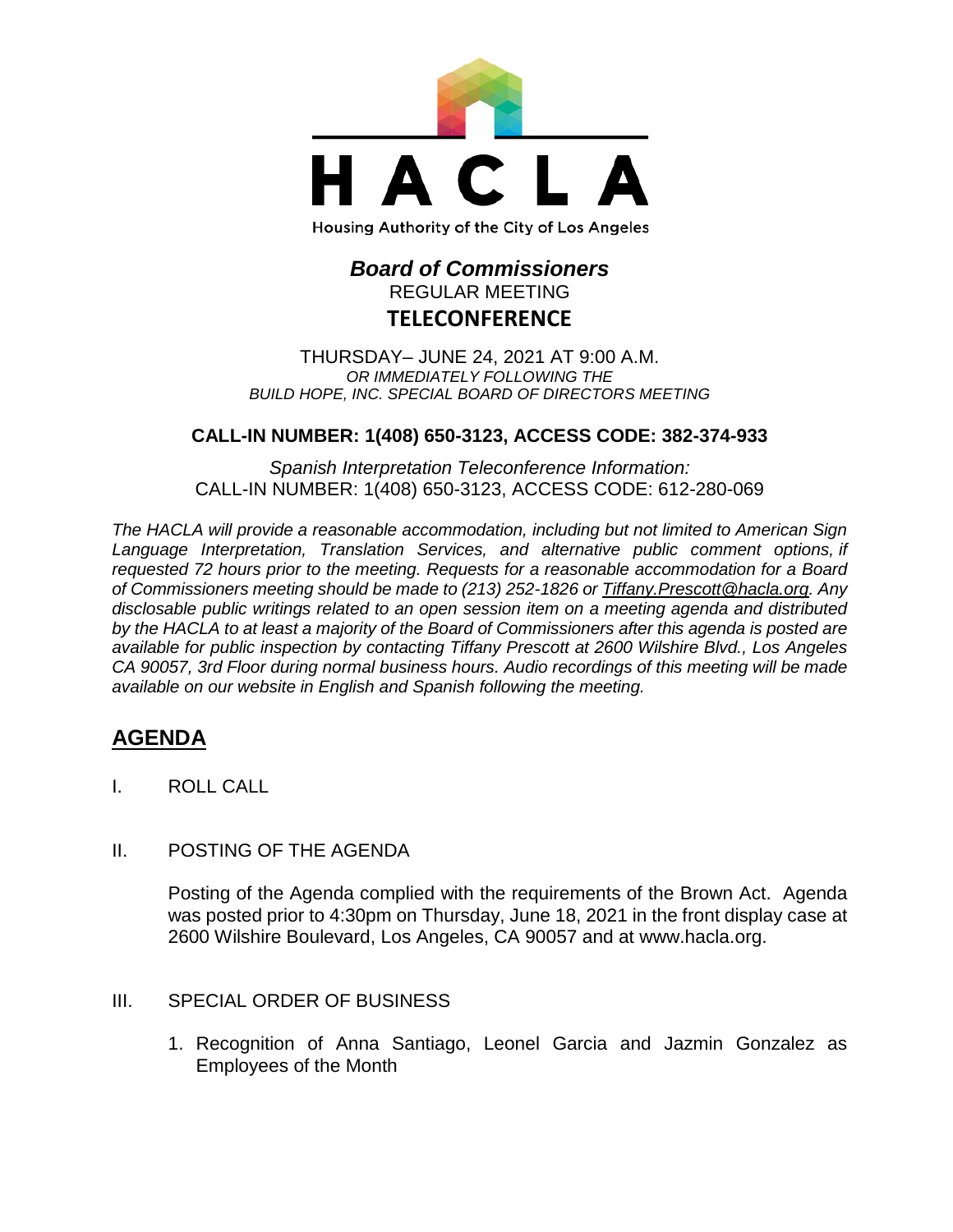# IV. PUBLIC COMMENT INSTRUCTIONS

### **\****Please note special Teleconference Public Comment Instructions*

MEMBERS OF THE PUBLIC WHO WISH TO SPEAK ON ANY ITEM ARE REQUESTED TO SUBMIT A **WRITTEN COMMENT** TO THE BOARD SECRETARY FOR EACH ITEM THEY WISH TO ADDRESS. **THE DEADLINE FOR WRITTEN COMMENTS IS WEDNESDAY, JUNE 23, 2021 AT 12:00PM. ALL WRITTEN COMMENTS SHOULD BE SUBMITTED VIA EMAIL TO [TIFFANY.PRESCOTT@HACLA.ORG.](mailto:TIFFANY.PRESCOTT@HACLA.ORG) PLEASE MAKE SURE EMAIL INCLUDES NAME, AGENDA ITEM NUMBER, AND ADDRESS/ORGANIZATION FOR WHOM YOU REPRESENT. WE ALSO ASK THAT ALL COMMENTS BE LIMITED TO 500 WORDS OR LESS.** THE SECRETARY WILL PROVIDE ALL WRITTEN COMMENTS TO THE BOARD FOR REVIEW PRIOR TO THE JUNE 24, 2021 BOC MEETING. THE SECRETARY WILL ALSO READ EACH PUBLIC COMMENT INTO THE RECORD AT THE TIME THE ITEM IS CONSIDERED.

THE PURPOSE OF PUBLIC COMMENT IS TO ALLOW THE PUBLIC TO ADDRESS THE BOARD AND THE BOARD IS INTERESTED IN HEARING FROM MEMBERS OF THE PUBLIC, STAKEHOLDERS AND INTERESTED PARTIES. HOWEVER, SPEAKERS ARE ASKED TO EXERCISE COURTESY AND CONSIDER THE RIGHTS OF OTHER SPEAKERS BY ADHERING TO THE SPECIAL TELECONFERENCE PUBLIC COMMENT INSTRUCTIONS AND IF POSSIBLE REFRAIN FROM UNNECESSARY REPETITION IN THEIR COMMENTS.

- V. PRESIDENT AND CEO ADMINISTRATIVE REPORT
	- 1. Monthly Oral Report

# VI. BOARD BUSINESS ITEMS

- A. Items for Discussion
	- 1. Resolution of the Board of Commissioners Approving Replacement of the Housing Authority's Section 3 Guide and Compliance Plan with a Section 3 Policy and Compliance Plan that Conforms with New Section 3 Rules
	- Contact: Howard Baum, Deputy General Counsel
	- 2. Proposed Resolution Authorizing the Financial Commitment of a Construction and Permanent Gap Loan in the Amount of Up to \$1,500,000 and a Choice Neighborhoods Implementation Grant Loan (CNI) of \$6,074,100 to Jordan Downs Phase H2A Redevelopment Project Pursuant to the Submittal of a Funding Application to the California Tax Credit Allocation Committee for Allocation of 9% Tax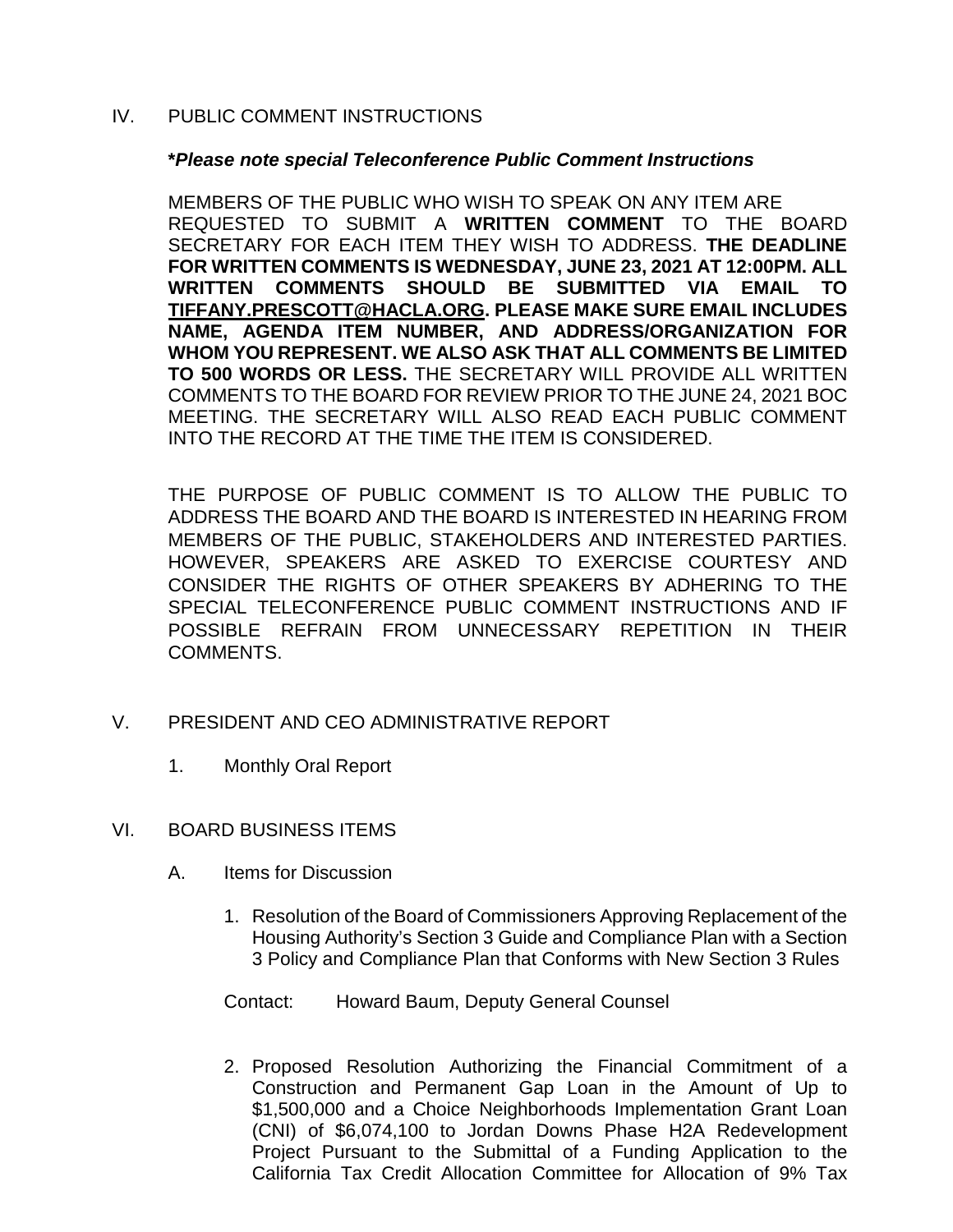Credits and Authorizing the President and CEO, or Designee, to Execute Any and All Related Documents Required for the Commitment of the Gap Funding and the CNI Grant Loan and the Undertaking of Various Actions in Connection Therewith

- Contact: Geoffrey Moen, Director of Development Services
- 3. Overview and Status Report on HACLA's Youth Service Provider **Agreements**

Contact: Jenny Scanlin, Chief Strategic Development Officer

B. Consent Items

Routine business items are assigned to the consent agenda. These items will be approved by the Board in one motion. A Commissioner may request any consent agenda item be removed, discussed or acted upon separately. Items removed from the consent agenda for separate action will be considered in the "Excluded Consent Items" section below.

1. Proposed Resolution of the Board of Commissioners Approving Revisions to HACLA's Procurement Policy to Comply with New Section 3 Rules

Contact: Howard Baum, Deputy General Counsel

2. Proposed Resolution Authorizing the President and CEO, or Designee, to Execute and Submit All Necessary Documents Including Any Agreements with Planning Partners and Various Certifications as Required by the Choice Neighborhoods Planning Grant, Provide Up to \$550,000 in Funding as a Contingent Match to Choice Neighborhoods Planning and Action Grant Funding, Authorize the President and CEO, or Designee, to Award and Execute a Contingent Contract with the Liou Choice, LLC to Act as the Authority's Planning Coordinator to Develop a Transformation Plan in an Amount Not-To-Exceed \$891,894 Pursuant to Award Under RFP No. HA-2021-107, and Authorize the Board of Commissioners' Chairperson to Approve and Certify the Submission of the Grant Application to the U.S. Department of Housing and Urban Development for \$450,000 in Grant Funds to be Used Toward Planning Activities and Limited Physical, Community or Economic Development Improvements for the William Mead Public Housing Community

Contact: Jenny Scanlin, Chief Strategic Development Officer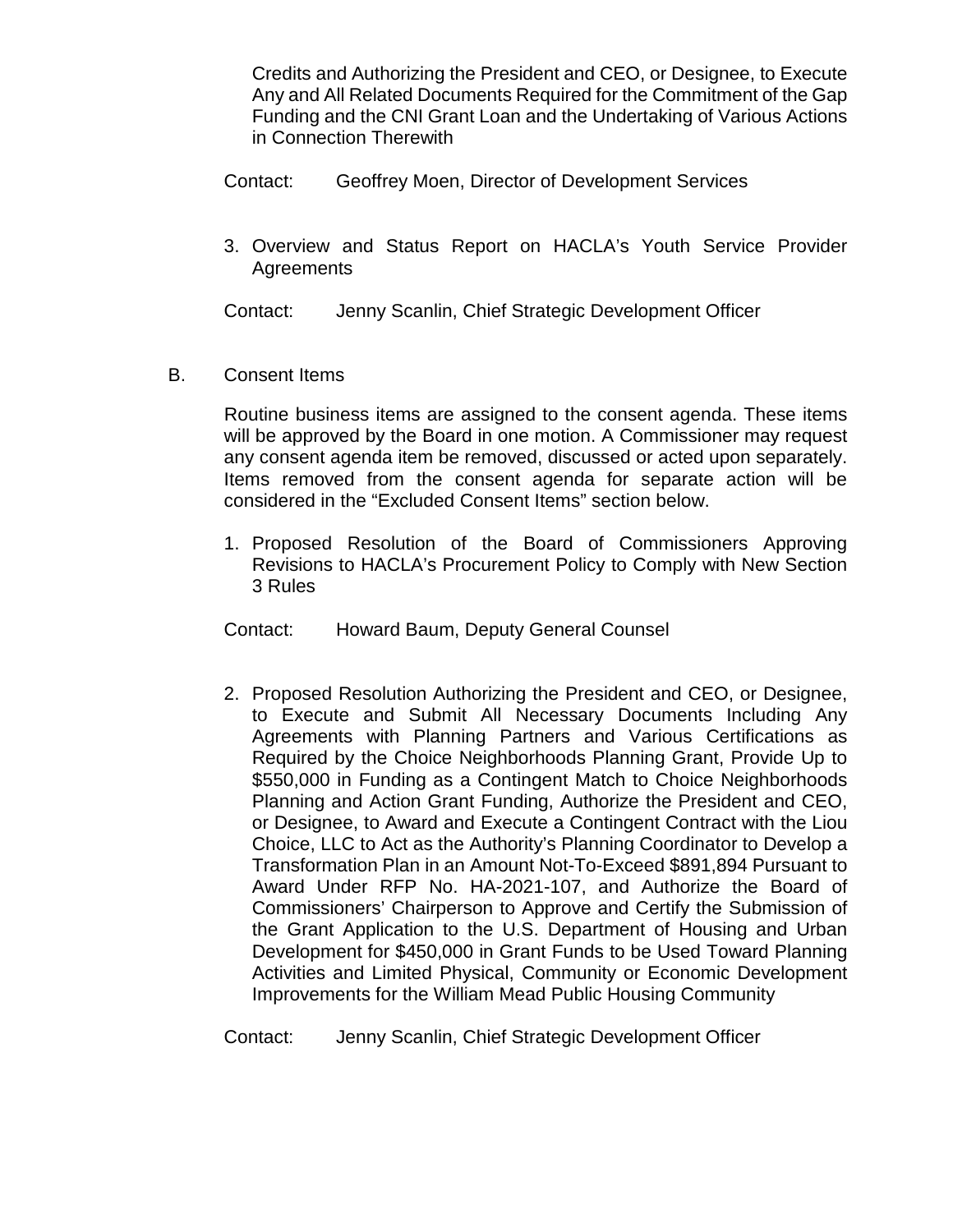3. Proposed Resolution Authorizing the President and CEO, or Designee, to Execute the Extension of the Los Angeles Harbor Boys and Girls Club Youth Services Sponsorship Agreement for Three-Years Beginning on July 1, 2021- June 30, 2024 Including \$75,000 Per Year for the Three-Year Period to Increase Staff Capacity and to Provide Educational and Recreation Programs Increasing the Total Contract Amount Not to Exceed \$450,000

Contact: Jenny Scanlin, Chief Strategic Development Officer

4. Proposed Resolution Authorizing the President and CEO, or Designee, to Execute an Amendment Increasing Funding Under the Memorandum of Understanding (MOU) with Red Eye for Educational and Recreational Programs at Imperial Courts by \$182,500, for a Total Amount Payable Under the MOU Not to Exceed \$672,500

Contact: Jenny Scanlin, Chief Strategic Development Officer

5. Proposed Resolution Authorizing the President & CEO, or Designee, to Execute a One-Year Contract with Tom's Truck Center North County, LLC to Purchase Twenty-Seven Vehicles, Pursuant to Award Under RFP HA-2021-97 for a Total Amount Not-to-Exceed \$1,200,000

Contact: Marisela Ocampo, Director of Housing Services

6. Proposed Resolution Authorizing the President and CEO, or Designee, to Execute a Contract with Nan Mckay and Associates, Inc. for an Initial One (1) Year Term with Four (4) One-Year Options to Extend, for Rent Reasonableness Determinations Services, Pursuant to RFP No. HA-2021-42 for a Total Amount Not-to-Exceed \$511,700

Contact: Carlos VanNatter, Director of Section 8

- 7. Proposed Resolution Authorizing Dedication of Thirty-Seven (37) Section 8 Project-Based Vouchers to the Jordan Downs Phase S5 Redevelopment Project Pursuant to Provisions in the Housing Opportunities Through Modernization Act of 2016 and Authorizing the President and CEO, or Designee, to Execute Any and All Contracts/Documents Required for Dedication of the Vouchers
- Contact: Carlos VanNatter, Director of Section 8 Geoffrey Moen, Director of Development
- 8. Proposed Resolution Authorizing the President and CEO to Submit an Application for a Grant of Up to \$15,000,000 in Response to the California Department of Housing and Community Development Round 7 Notice of Funding Availability for the Infill Infrastructure Grant Program as a Co-Applicant with the Michaels Development Company I, L.P. for the Jordan Downs Redevelopment Projects Know as Phase S4 and Phase S5